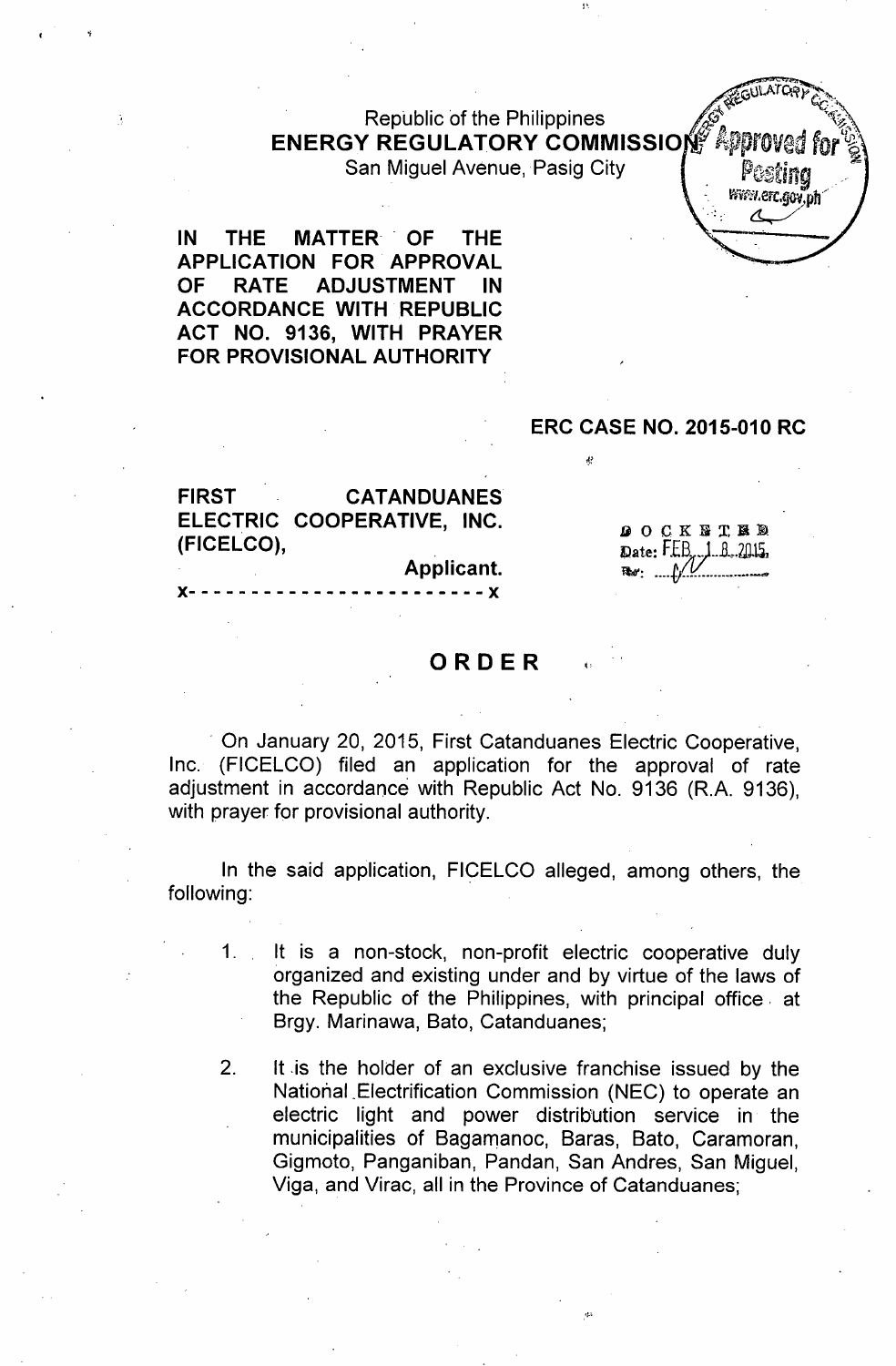- 3. On December 26, 2001, it filed with the Commission an application for approval of adjustment in its rates, docketed as ERC Case No. 2001-1008 RC, utilizing year 2001 as test year;
- 4. On July 25, 2003, the Commission approved its adjusted unbundled rates, as follows:

|                               | <b>Unit</b>   | <b>Residential</b> | <b>Commercial</b> | <b>Public</b><br><b>Building</b> | <b>Street</b><br>Lights |
|-------------------------------|---------------|--------------------|-------------------|----------------------------------|-------------------------|
| <b>Distribution Charges:</b>  |               |                    |                   |                                  |                         |
| <b>Distribution System</b>    |               |                    |                   |                                  |                         |
| Charge                        | PhP/kWh       | 2.6381             | 2.0632            | 1.9369                           | 4.6463                  |
| <b>Supply Charges:</b>        |               |                    |                   |                                  |                         |
| <b>Retail Customer</b>        |               |                    |                   |                                  |                         |
| Charge                        | PhP/Cust./mo. |                    |                   |                                  |                         |
| <b>Supply System Charge</b>   | PhP/kWh       | 0.7976             | 0.1763            | 0.0783                           | 2.7719                  |
| <b>Metering Charges:</b>      |               |                    |                   |                                  |                         |
| <b>Retail Customer</b>        |               |                    |                   |                                  |                         |
| Charge                        | PhP/Cust./mo. | 5.00               | 18.15             | 22.97                            | 13.80                   |
| <b>Metering System Charge</b> | PhP/kWh       | 0.2634             |                   |                                  |                         |

#### **UNBUNDLED RATE**

- 5. It made a thorough review of its operations and has determined that its existing rates can no longer cope with the increasing demands of its operations;
- 6. The insufficiency of the rates is attributable to the following factors, to wit:
	- 6.a Increases in the cost of its operations over the years due to the expansion of its distribution system and the effects of inflation and other governmental requirements which are not provided for in its current unbundled rates.
	- 6.b The present 5% Reinvestment Fund is no longer sufficient to cover its capital expenditure requirement and the amortization of its loans with the National Electrification Administration (NEA) and other private banks after 2003. It has secured an additional loan from NEA in the amount of PhP2,454,776.08 and PhP20,520, 111.59 last 2005, 2010 and 2011, respectively, and PhP40,OOO,OOOin 2013-2014 from Security Bank to cover for the improvement of its distribution network.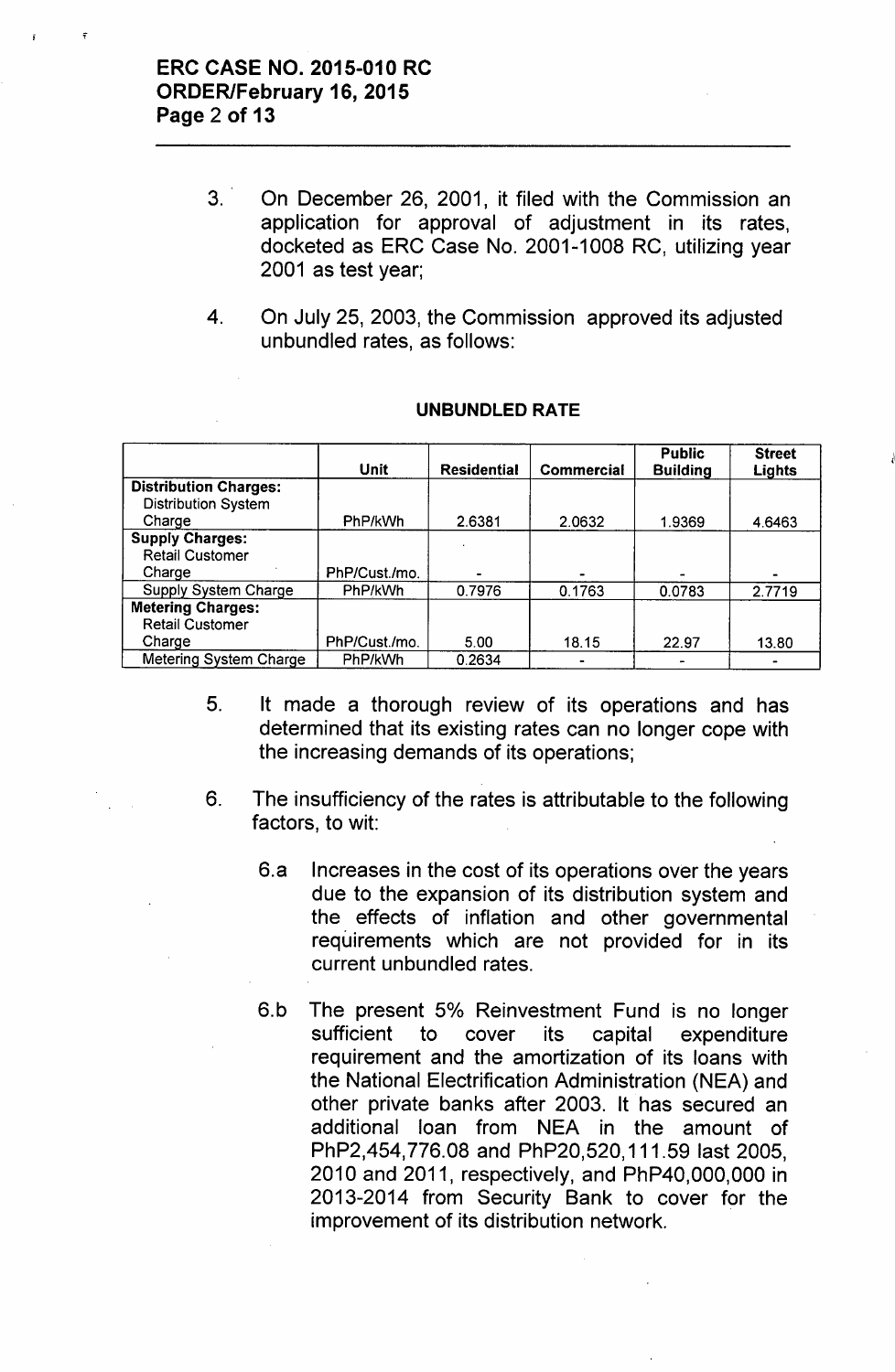## ERC CASE NO. 2015-010 RC ORDER/February 16, 2015 Page 3 of 13

- 6.c On May 14, 2013, NEA approved its Board of Directors Resolution No. 11, s. 2013, "Resolution Approving the Plan on the Re-alignment of the Cooperative's Workforce, that the Coop's Committee on Re-alignment Prepared". The approval had included the salary upgrading and the adoption of the maximum salary from PhP24,000 for Rank 20 and minimum monthly salary of PhP11 ,000 for Rank 1.
- 7. The filing of the instant application for rate adjustment is pursuant to the provisions of the R. A. 9136, to wit:

*USEC.*24. *Distribution Wheeling Charge. - The distribution wheeling charges of distribution utilities shall be filed with and approved by the ERC pursuant to Paragraph (f) of Section 43 hereof.*

*SEC.*25. *Retail Rate. - The retail rates charged by distribution utilities for the supply of electricity in their captive market shall be subject to regulation by the ERC based on the principle of full recovery of prudent and reasonable economic* costs *incurred, or such other principles that will promote efficiency* as *may be determined by the ERC."*

- 8. It prepared a proposed rate adjustment utilizing 2013 as test year and made use of the Cash Base Methodology under the Uniform Filing Requirements (UFR);
- 9. The proposed rates are designed and presented similar to the existing presentation of rates;
- 10. The proposed rate adjustment followed its existing customer classification to avoid cost relative to reprogramming of. the existing software used in its operation;
- 11. The Distribution, Supply and Metering (DSM) Rates includes the 5% Reinvestment Fund to be used for its capital expenditures. Shown below is its proposed rate and revenue: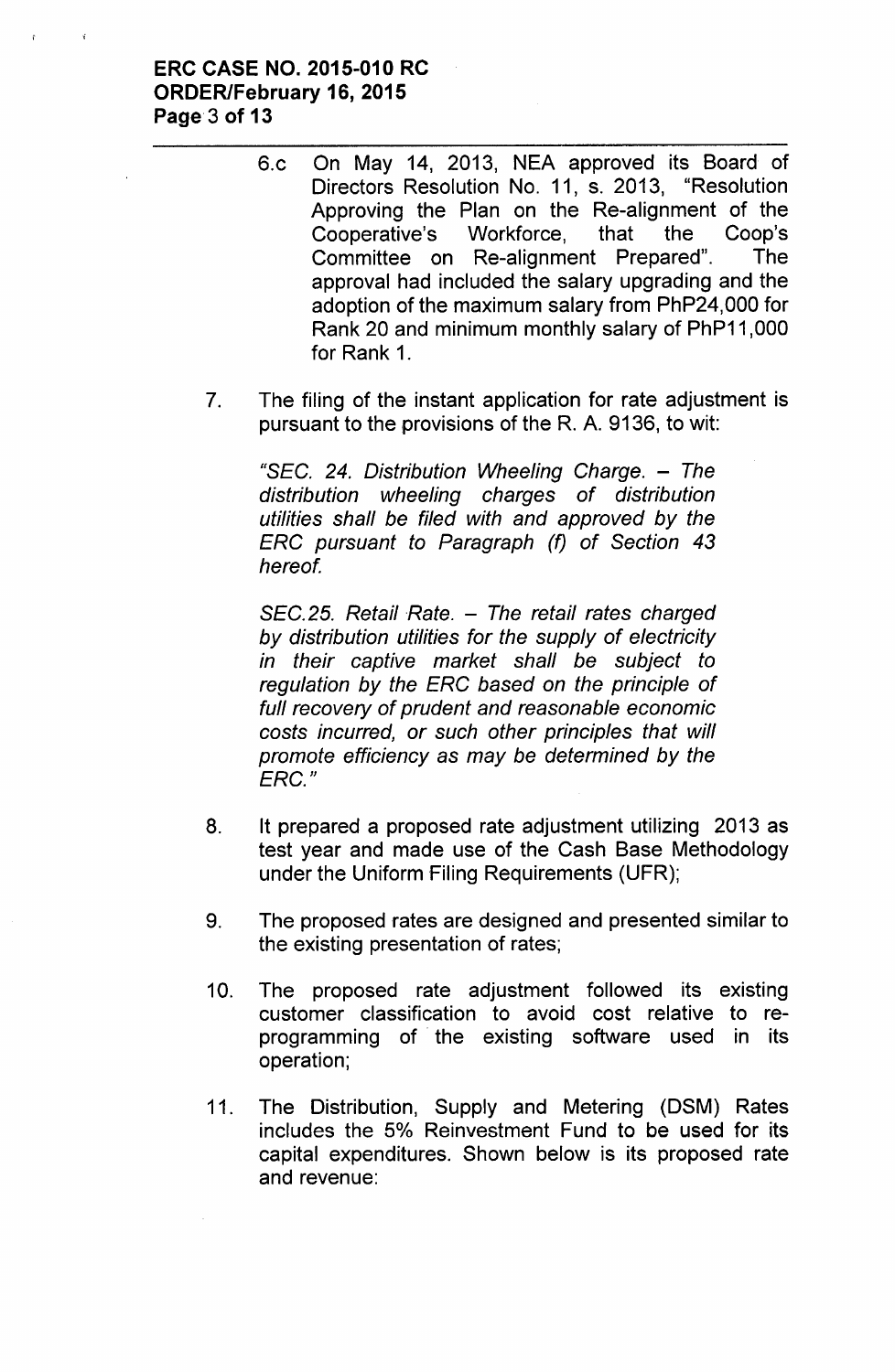# ERC CASE NO. 2015-010 RC ORDER/February 16, 2015 Page 4 of 13

|                                          |                                    |                                                        | Proposed | Proposed       |
|------------------------------------------|------------------------------------|--------------------------------------------------------|----------|----------------|
|                                          |                                    |                                                        | Rate     | <b>Revenue</b> |
| <b>Residential</b>                       |                                    |                                                        |          |                |
| kWh Sold                                 | 22,346,373                         | <b>Distribution Charge(PhP/kWh)</b>                    | 3.0852   | 68,943,031     |
| <b>Customers</b>                         | 40,511                             | Supply Charge (PhP/kWh)                                | 1.0129   | 22,635,042     |
|                                          |                                    | <b>Metering Charge</b>                                 |          |                |
|                                          |                                    | <b>PhP/meter/month</b>                                 | 5.00     | 2,430,660      |
|                                          |                                    | <b>PhP/kWh</b>                                         | 0.7409   | 16,556,542     |
|                                          | <b>Total Revenue-Residential</b>   |                                                        |          | 110,565,275    |
| Commercial                               |                                    |                                                        |          |                |
| kWh Sold                                 | 7,033,486                          | <b>Distribution Charge(PhP/kWh)</b>                    | 0.9108   | 6,406,170      |
| <b>Customers</b>                         | 2.030                              | Supply Charge (PhP/cust./mo.)                          | 46.56    | 1,134,238      |
|                                          |                                    | <b>Metering Charge</b>                                 |          |                |
|                                          |                                    | (PhP/meter/mo.)                                        | 39.06    | 951,446        |
|                                          | <b>Total Revenue-Commercial</b>    |                                                        |          | 8,491,854      |
| <b>Public Buildings</b>                  |                                    |                                                        |          |                |
| kWh Sold                                 | 4,492,214                          | <b>Distribution Charge (PhP/kWh)</b>                   | 0.8742   | 3,926,944      |
| <b>Meters</b>                            | 1,169                              | Supply Charge (PhP/cust./mo)<br><b>Metering Charge</b> | 46.56    | 653,165        |
|                                          |                                    | (PhP/meter/mo.)                                        | 39.06    | 547,902        |
| <b>Total Revenue-Public</b>              |                                    |                                                        |          |                |
| <b>Buildings</b><br><b>Street Lights</b> |                                    |                                                        |          | 5,128,011      |
| kWh Sold                                 | 650,454                            | <b>Distribution Charge (PhP/kWh)</b>                   | 2.1466   | 1,396,241      |
| <b>Meters</b>                            | 384                                | Supply Charge (PhP/cust./mo)                           | 46.56    | 214,555        |
|                                          |                                    | <b>Metering Charge</b>                                 |          |                |
|                                          |                                    | (PhP/meter./mo.)                                       | 39.06    | 179,978        |
|                                          | <b>Total Revenue-Street Lights</b> |                                                        |          | 1,790,774      |
| kWh Sold                                 | 34,522,527                         |                                                        |          |                |
| Customers                                | 44.094                             | <b>TOTAL REVENUE</b>                                   |          | 125,975,913    |

#### PROPOSED RATE AND REVENUE

12. Based on the proposed rates and revenue, it is seeking approval of the proposed revenue requirement for its unbundled rates per cost component, as follows:

#### SUMMARY OF PROPOSED REVENUE REQUIREMENT PER COST COMPONENT

|                                    | <b>TOTAL</b><br><b>COMPANY</b><br>(PhP) | <b>ELECTRIC</b><br><b>ADJUSTMENT</b><br>(PhP) | <b>PROPOSED</b><br><b>REVENUE</b><br><b>REQUIREMENT</b><br>(PhP) |
|------------------------------------|-----------------------------------------|-----------------------------------------------|------------------------------------------------------------------|
| <b>PARTICULARS</b>                 | (1)                                     | (2)                                           | (1 + 2)                                                          |
|                                    |                                         |                                               |                                                                  |
| Payroll                            | 34,981,049                              | .6,097,040                                    | 41,078,089                                                       |
| <b>Operation &amp; Maintenance</b> | 45,151,996                              | 2,883,009                                     | 48,035,005                                                       |
| (less Fuel, PP & Payroll)          |                                         |                                               |                                                                  |
| <b>Debt Service</b>                | 19,108,554                              |                                               | 19,108,554                                                       |
| Reinvestment                       | 19,396,472                              |                                               | 19,396,472                                                       |
| <b>SUB-TOTAL</b>                   | 118,638,071                             |                                               | 127,618,120                                                      |
| Less: Other Revenue Items (ORI)    | 1,642,206                               |                                               | 1,642,206                                                        |
| <b>TOTAL REVENUE REQUIREMENT</b>   | 116,995,865                             | 8,980,049                                     | 125,975,914                                                      |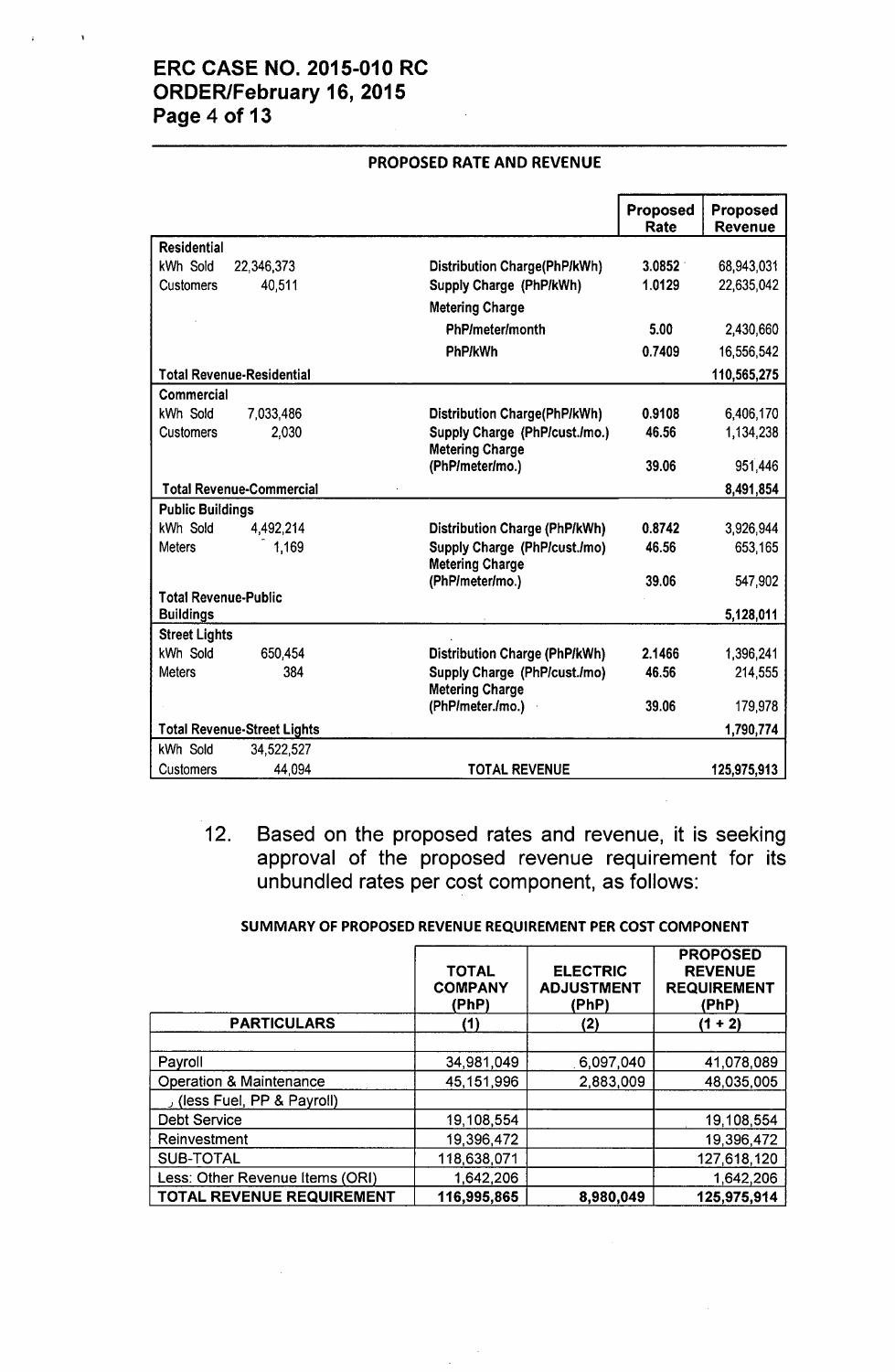### ERC CASE NO. 2015-010 RC ORDER/February 16, 2015 Page 5 of 13

13. The cost components presented are as follows, to wit:

# 13.a Payroll

It is comprised of the basic salary of existing employees including the employer's share for SSS, PhilHealth and PAG-IBIG, and 13th month pay. The adjustment represents the normalization of the salary increase that was implemented in last May 2013, as well as the salaries of additional employees who were hired after the 2013 test year pursuant to the 2013 NEA approved plantilla/positions.

# 13.b Operations and Maintenance

The operations and maintenance cost represents cost incurred in the ordinary repairs and maintenance of distribution lines, equipment, general plant and other administrative - related expenses that are necessary in the normal operation of the cooperative.

The adjustment represents the annual retirement provision equivalent to one (1) month total salary as adjusted.

# 13.c Uncollectible Accounts

There was no provision for uncollectible accounts as of 2013. The adjustment represents 1% of the total outstanding consumer accounts receivable and reinvestment fund.

# 13.d Debt Service

Details of the loans acquired from NEA and Security Bank are as follows:

|                     |                            | <b>LOAN AMORTIZATION</b> |              |  |
|---------------------|----------------------------|--------------------------|--------------|--|
| <b>Type of Loan</b> | <b>Outstanding Balance</b> | <b>EQA</b>               | <b>TOTAL</b> |  |
| $RE$ -Loan – F      | 3,182,960                  | 163,036                  | 652,144      |  |
| $RE$ -Loan – G      | 8,004,959                  | 410,024                  | 1,640,096    |  |
| $RE$ -Loan – H      | 1,344,541                  | 68,870                   | 275,480      |  |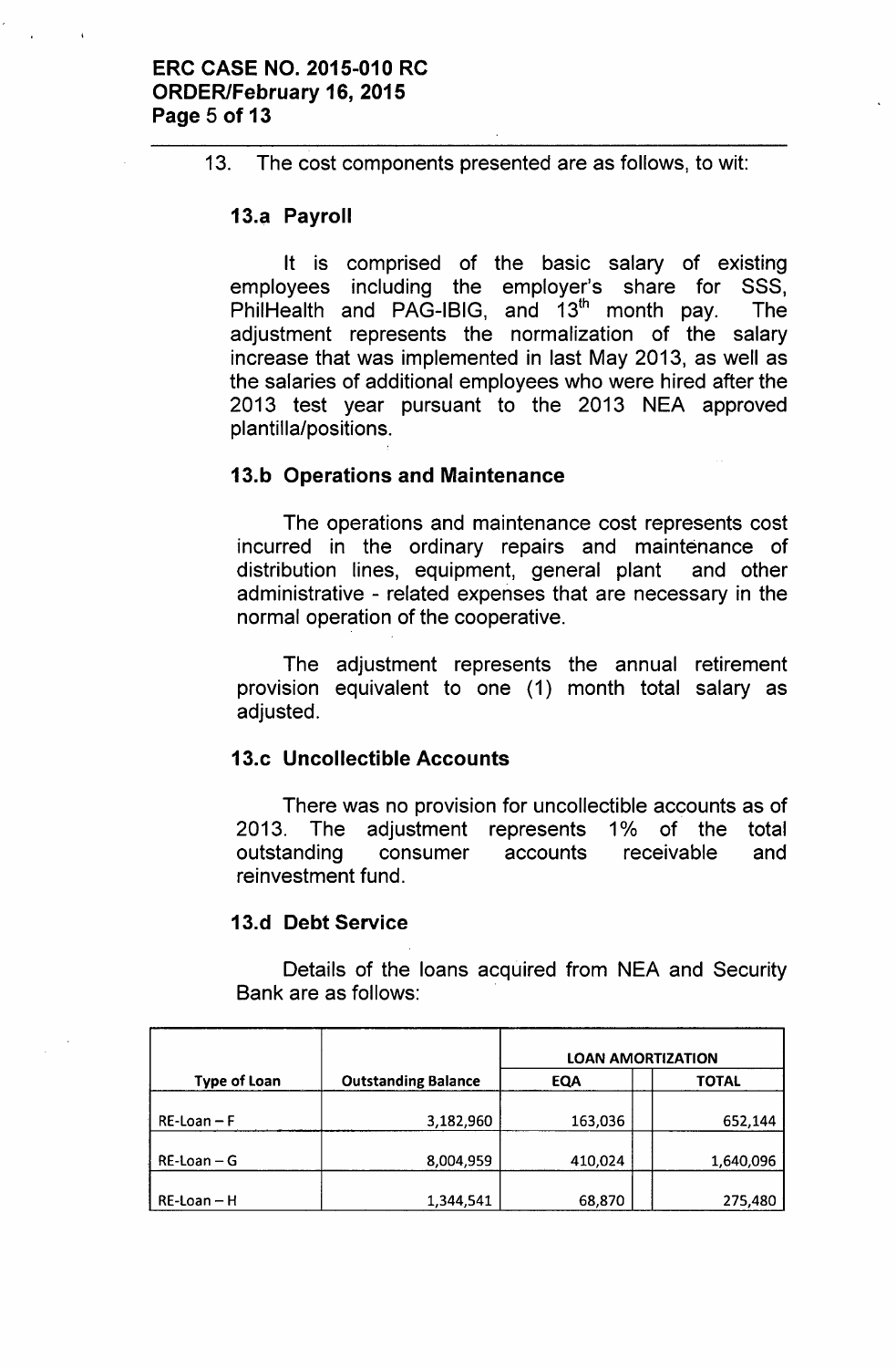# ERC CASE NO. 2015-010 RC ORDER/February 16, 2015 Page 6 of 13

| RE-Loan--I                                   | 3,749,026  | 173,202   | 692,808    |
|----------------------------------------------|------------|-----------|------------|
| <b>OECF RE</b>                               | 60,980     | 3,077     | 12,308     |
| <b>CALAMITY RESTRUCTURED</b><br><b>LOANS</b> | 23,841,870 | 2,457,199 | 9,828,796  |
|                                              | 40,184,336 | 3,275,408 | 13,101,632 |
| <b>Bank Loan-</b>                            | 20,000,000 | 750,865   | 3,003,461  |
|                                              | 20,000,000 | 750,865   | 3,003,461  |
| <b>GRAND TOTAL</b>                           |            | 4,777,139 | 19,108,554 |

# 13.e Reinvestment Fund

The 5% Reinvestment Fund shall be utilized to finance line expansion, rehabilitation and upgrading of its existing electric distribution system. Shown below is the computation of the Reinvestment Fund, to wit:

| <b>Actual Sales-kWh</b>          | 34,212,225  |            |
|----------------------------------|-------------|------------|
| <b>Annualized Sales-kWh</b>      | 34,522,526  |            |
| Power Cost-December 31,          |             |            |
| <b>2013 AGRA</b>                 |             | 6.4810     |
| <b>System Loss Rate</b>          |             | 1.0309     |
| Payroll                          | 41,078,089  | 1.201      |
| <b>O&amp;M Less Payroll</b>      | 48,035,005  | 1.4040     |
| <b>Debt Service</b>              | 19,108,554  | 0.5585     |
| Total                            | 108,221,648 | 10.6751    |
| Divided by 95% of Total          |             | 11.2370    |
| Less: Total                      |             | 10.6751    |
| <b>Reinvestment Rate Per kWh</b> |             | 0.5618     |
| <b>Reinvestment Rate Revenue</b> |             | 19,396.472 |
| 5% Reinvestment Rate             |             | 0.5618     |

# .13. f Other Revenue Items (ORI)

The Other Revenue Items at the end of 2013 totaling PhP2,971,755 represents reconnection fees, penalties on late payments of power bills, service charges, penalties on illegal reconnection and others. 50% of the ORI derived from electric-related assets were deducted in computing the total revenue requirement following previous treatments of said account.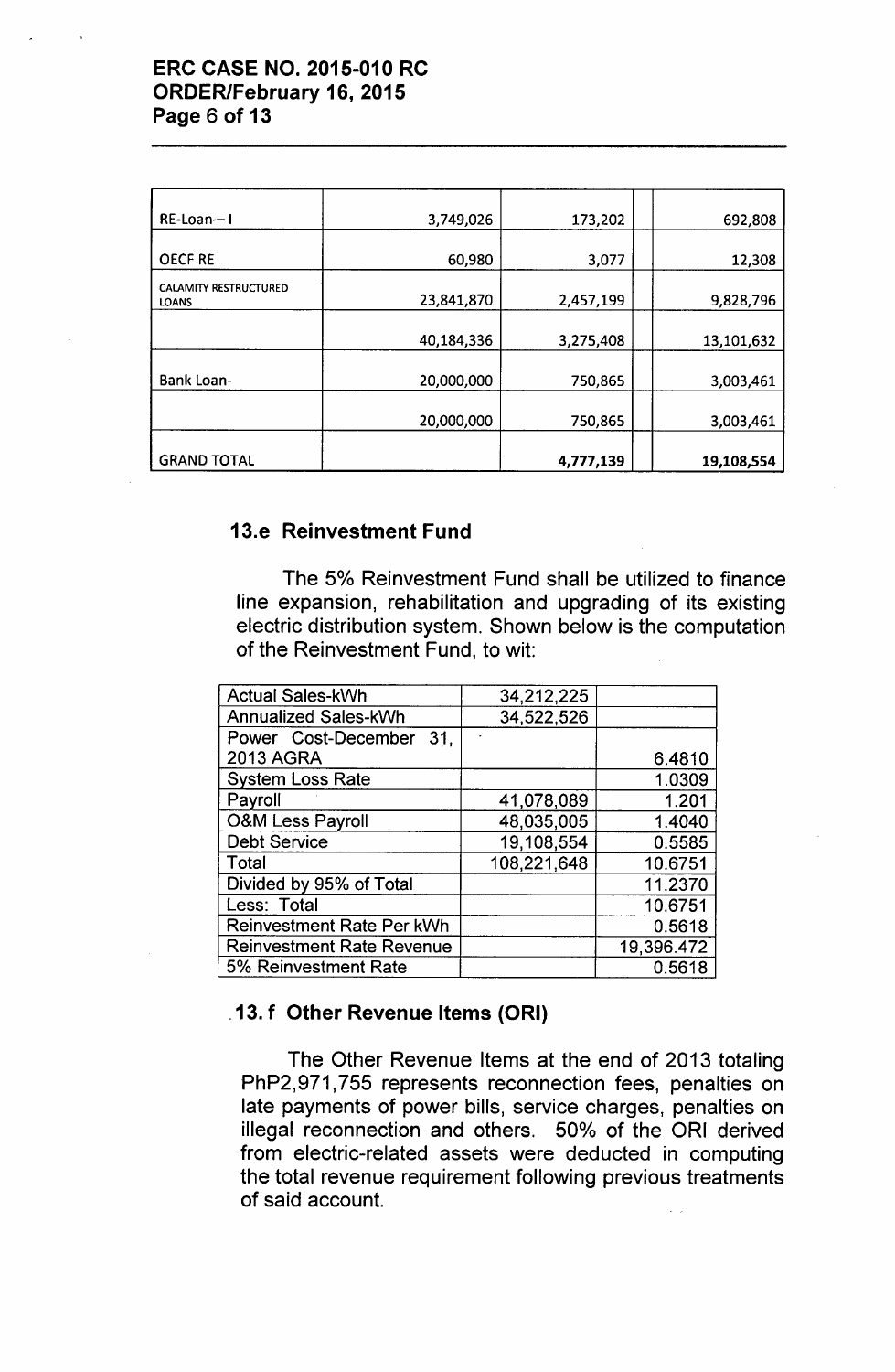14. Lifeline Rate and Level - It shall maintain the current graduated scale for marginalized residential customers to be applied to Generation, System Loss, Distribution, Supply and Metering Charges, as follows:

| KWH        | <b>DISCOUNT RATE</b><br>(%) |
|------------|-----------------------------|
| -15kWh and |                             |
| below      | 20                          |
| 16         | 15                          |
| 17         | 10                          |
| 18         | 10                          |
| 19         | 5                           |
| 20         |                             |

#### Lifeline Discount Rate

The said discount shall be implemented following the prescribed formula in computing lifeline subsidy rate to be charged to non-lifeline customers.

- 15. Other Charges It shall continue to implement the existing Other Charges per its approved unbundled rates. Further, it shall adopt the charges imposed under R.A. 7832 otherwise known as the Anti-Pilferage Act;
- 16. In support of the application it has submitted the following documents:

| <b>Annex</b> | <b>Nature of Document</b>                                                                                                                                                                                                 |
|--------------|---------------------------------------------------------------------------------------------------------------------------------------------------------------------------------------------------------------------------|
|              | E 1-2   Volume I - Rate Computations Using UFR Model                                                                                                                                                                      |
| F 1-5        | Volume II-VI - Supporting Documents and Schedules<br>consisting of Working Trial Balance as of December 31,<br>2013; Expense Schedules; Frequency Distribution; Loan<br>Profile as of 2013 and other pertinent documents. |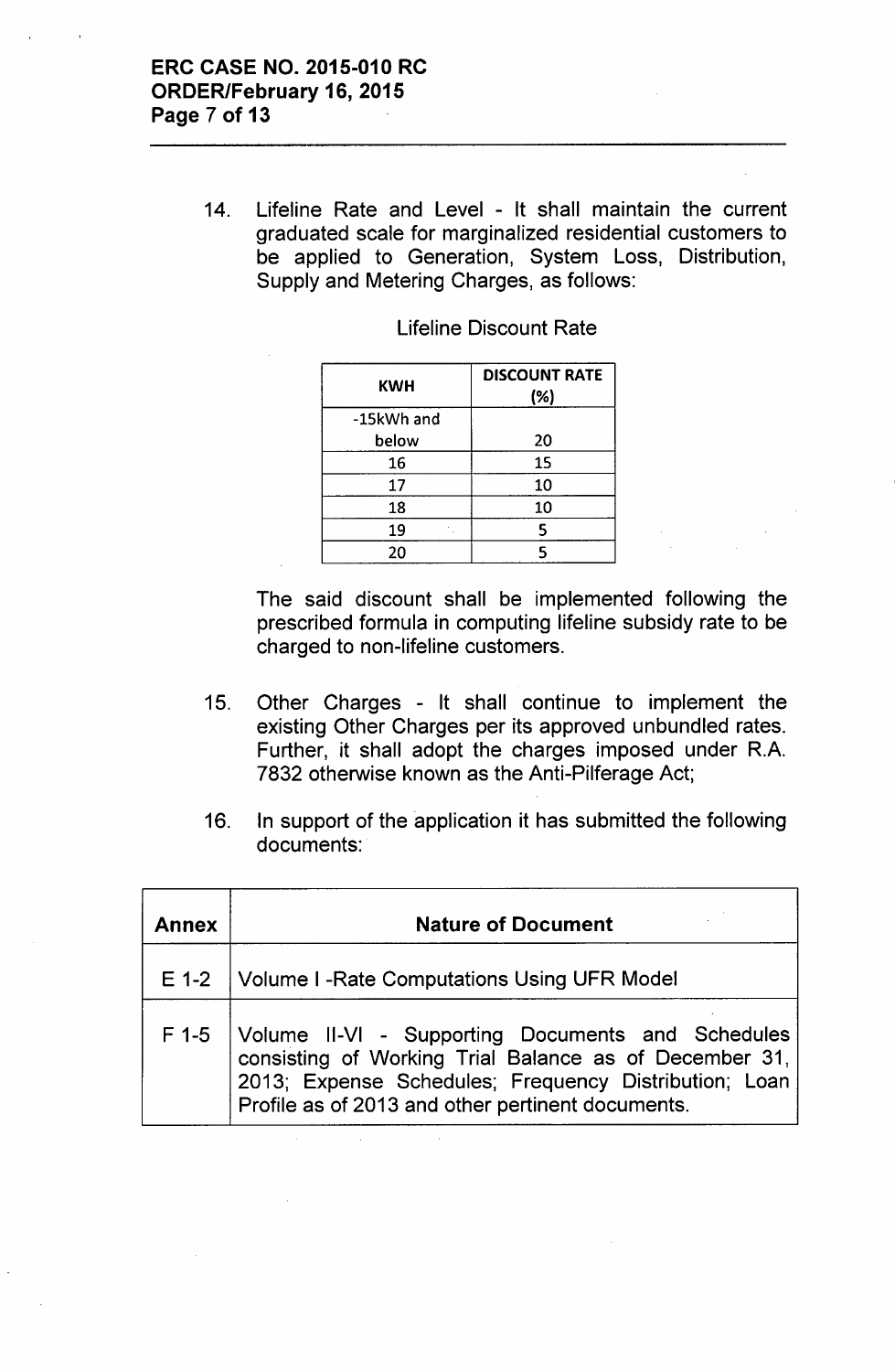- 17. The rates which were based on 2013 as test year, were no longer responsive to the demands of its operations as manifested by the losses it incurred from 2005-2013 except for 2010 where it posted a very minimal net income;
- 18. The issuance of the final decision on loan condonations had further aggravated its financial viability to cope the required operational standards as mandated by the industry;
- 19. Furthermore, it is currently implementing the approved capital expenditures plan to improve the reliability of the distribution had encountered delays in the implementation due to insufficient reinvestment fund to finance the labor cost in the rehabilitation of distribution lines;
- 20. It prays that the Commission issue an order allowing it to implement the proposed rates to enable it to pursue and sustain the operations;
- 21. In compliance with the pre-filing requirements, it is submitted the following documents, to wit:

| <b>Annex</b>                  | <b>Nature of Document</b>                                                                                                                        |  |  |  |
|-------------------------------|--------------------------------------------------------------------------------------------------------------------------------------------------|--|--|--|
| $\mathsf{A}$                  | FICELCO Board Resolution authorizing the filing of the<br>application                                                                            |  |  |  |
| B                             | Judicial Affidavit in Support of the Prayer for Provisional<br>Authority                                                                         |  |  |  |
| C <sub>1</sub> & <sub>2</sub> | Proof of furnishing copies of the application to the<br>Sangguniang Bayan of Bato and Sangguniang<br>Panlalawigan of the Province of Catanduanes |  |  |  |
| D <sub>1</sub> &2             | Publication of the Application in a newspaper of general<br>circulation in FICELCO's franchise area, with Affidavit of<br>Publication            |  |  |  |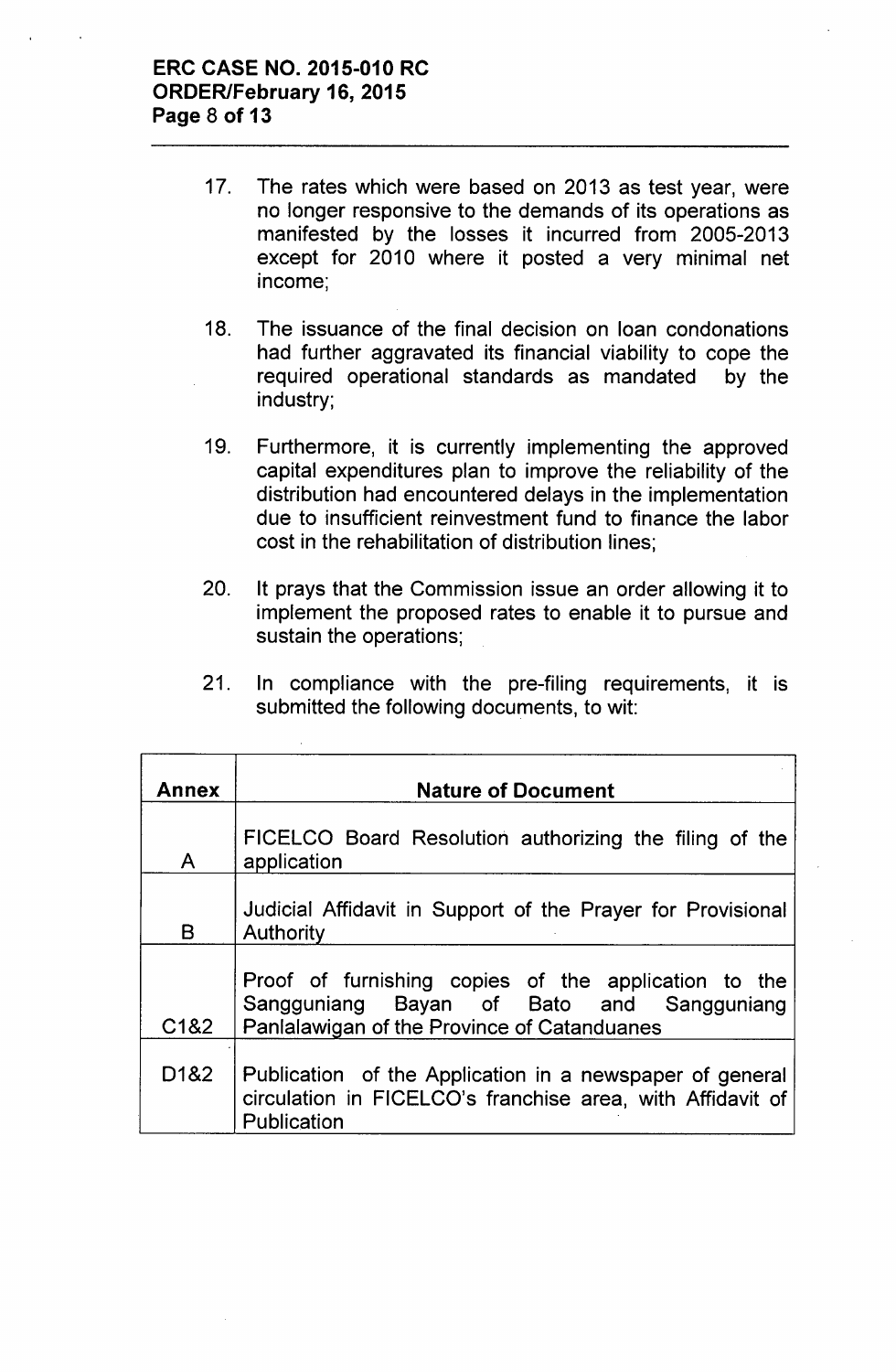22. It prays that after due notice and hearing, the Commission issue an order allowing it to implement the proposed Distribution, Supply and Metering (DSM) Rates for all customer types, as shown below, and said rates be approved accordingly:

| Rate Charges (PhP)                                                      | Unit                 | Residential | Commercial | <b>Public</b><br>Bldg. | <b>Street</b><br>Light |
|-------------------------------------------------------------------------|----------------------|-------------|------------|------------------------|------------------------|
| <b>Distribution Charges</b><br>Distribution System Charge               | PhP/kWh              | 3.0852      | 0.9108     | 0.8742                 | 2.1466                 |
| <b>Supply Charges</b><br>Retail Customer Charge<br>Supply System Charge | PhP/<br>customer/mo. |             | 46.56      | 46.56                  | 46.56                  |
|                                                                         | PhP/kWh              | 1.0129      |            |                        |                        |
| Metering Charge<br>Retail Customer Charge<br>Metering System Charge     | PhP/Meter/mo.        | 5.00        | 39.06      | 39.06                  | 39.06                  |
|                                                                         | kWh                  | 0.7409      |            |                        |                        |

Finding the said application to be sufficient in form and in substance with the required fees having been paid, the same is hereby set for jurisdictional hearing, pre-trial conference, expository presentation and evidentiary hearing on March 12, 2015 (Thursday) at two 0' clock in the afternoon (2:00 P.M.) at FICELCO's Office, Brgy. Marinawa, Bato, Catanduanes.

FICELCO is hereby directed to cause the publication of the attached Notice of Public Hearing, at its own expense, twice (2x) for two (2) successive weeks in two (2) newspapers of general circulation in the Philippines, with the date of the last publication to be made not later than ten (10) days before the date of the scheduled initial hearing. It is also directed to inform the consumers within its franchise area, by any other means available and appropriate, of the filing of the instant application, its reasons therefor, and of the scheduled hearing thereon.

Let copies of the application, this Order and the attached Notice of Public Hearing be furnished the Office of the Solicitor General (OSG), the Commission on Audit (COA), and the Committees on Energy of both Houses of Congress. They are hereby requested, if they so desire, to send their duly authorized representatives at the scheduled hearing.

Likewise, let copies of this Order and the attached Notice of Public Hearing be furnished the Office of the Governor of the Province of Catanduanes and the Mayors of the Municipalities within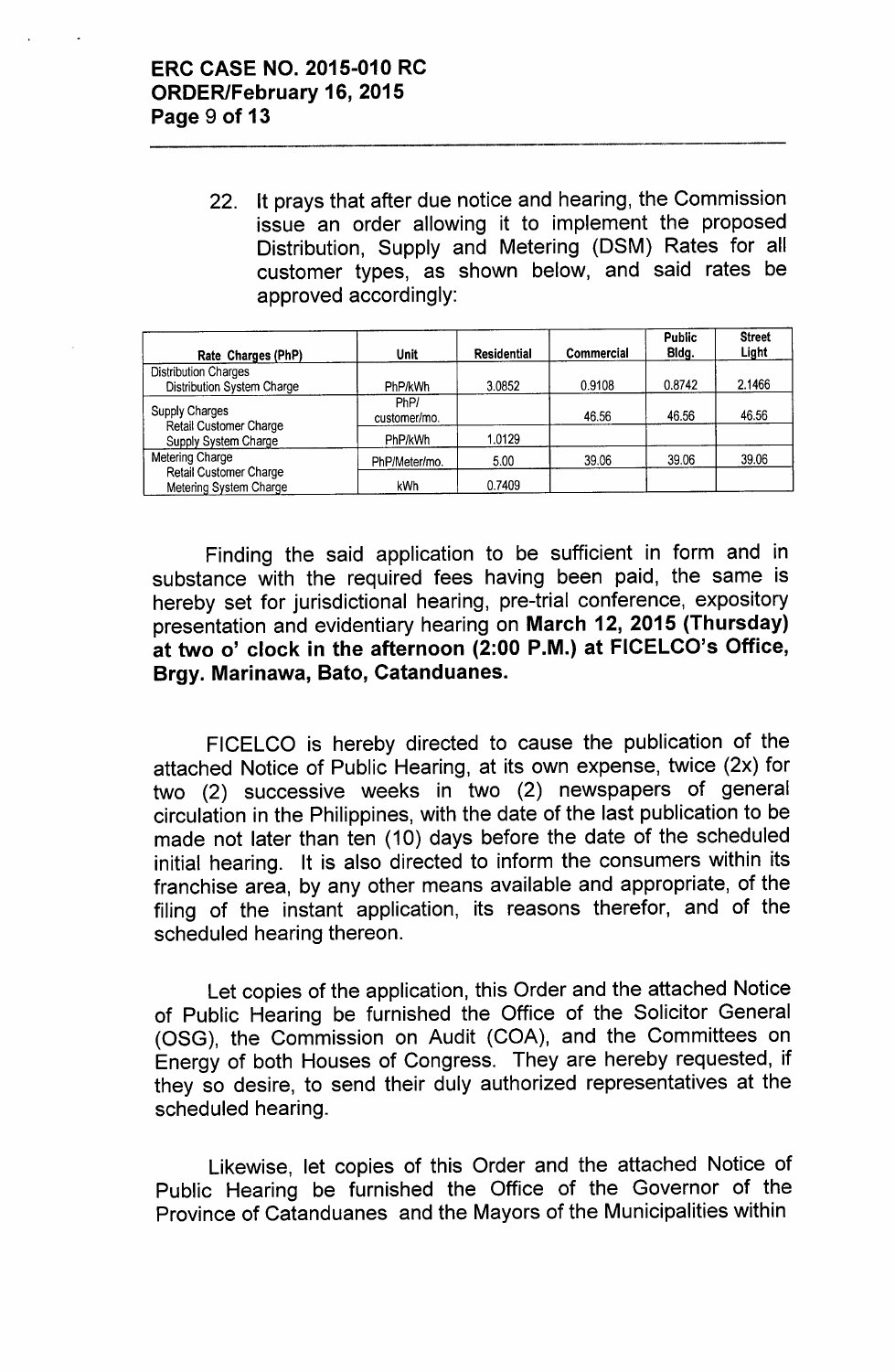the franchise area of FICELCO for appropriate posting thereof on their respective bulletin boards.

FICELCO is hereby directed to furnish all those making requests therefor with copies of the application and its attachments, subject to reimbursement of reasonable photocopying costs.

On the date of the initial hearing, FICELCO must submit to the Commission its written Compliance with the jurisdictional requirements attaching therewith, methodically arranged and duly marked, the evidences on the actual posting and publication of the Notice of Public Hearing consisting of certifications issued to that effect, signed by the aforementioned Governor, Mayors or their duly authorized representatives, bearing the seals of their offices, and the affidavits of the Editors or Business Managers of the newspapers where the said Notice of Public Hearing were published together with the complete issues of the said newspapers, and such other proofs of compliance with the requirements of the Commission.

FICELCO and all other interested parties are directed to submit, at least five (5) days before the date of initial hearing and pre-trial conference, their respective Pre-trial Briefs containing, among others:

- (a) a summary of admitted facts and proposed stipulation of facts;
- (b) the issues to be tried or resolved;
- (c) the documents or exhibits to be presented, stating the purposes thereof and proposed markings therefore; and
- (d) the number and names of the witnesses, with their written testimonies in an individual affidavit form, to be attached to the Pre-trial Brief.

Failure of FICELCO to submit the required Pre-Trial Brief and Judicial Affidavits of its witnesses within the prescribed period shall be a ground for cancellation of the scheduled hearing, and the resetting of which shall be six (6) months from said date of cancellation.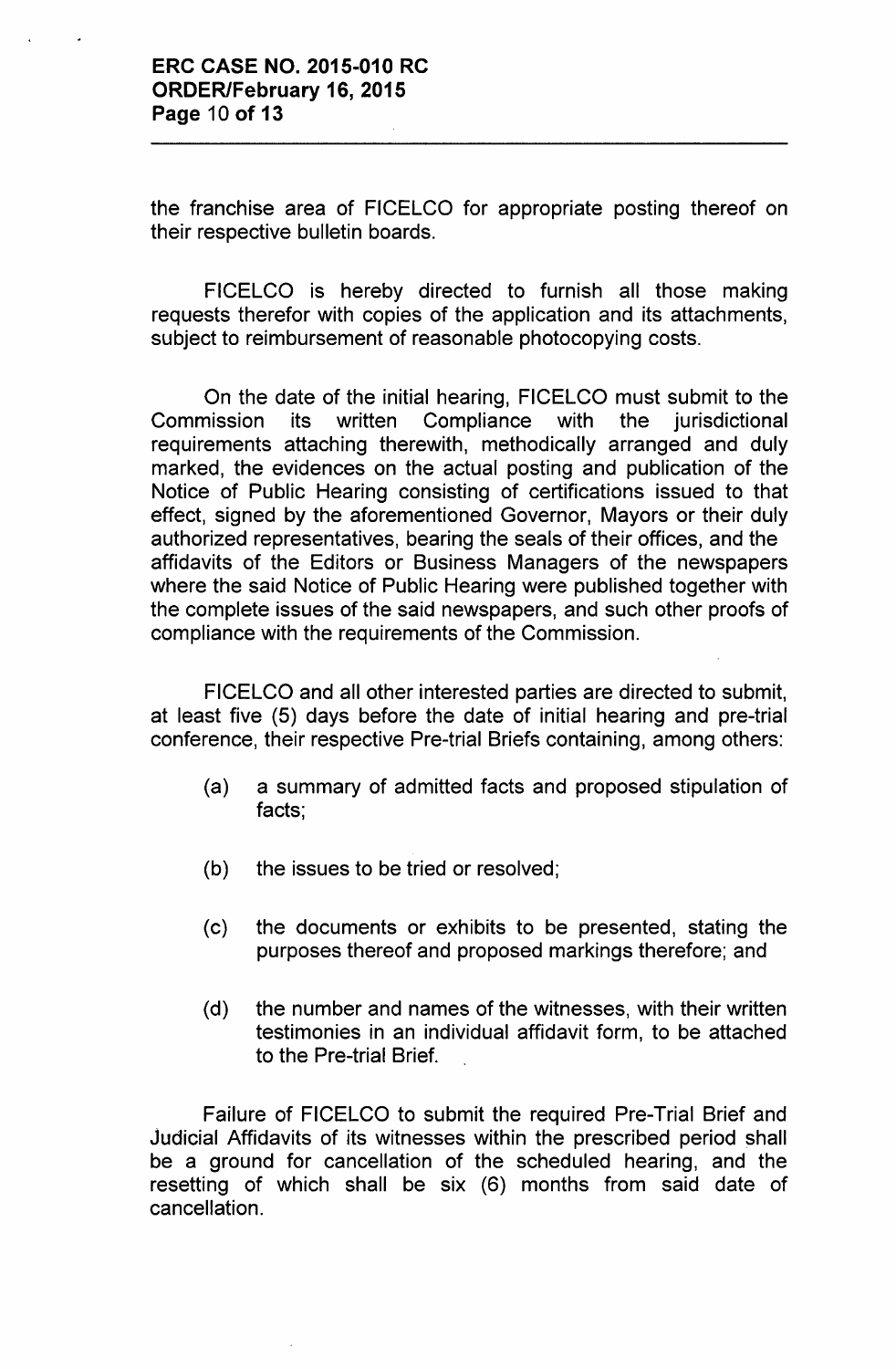As part of the pre-trial conference, FICELCO must also be prepared to make an expository presentation of its application, aided by whatever communication medium that it may deem appropriate for the purpose, in order to put in plain words and explain, for the benefit of the consumers and other concerned parties, what the application is all about and the reasons and justifications being cited in support of the rate adjustment prayed for.

#### SO ORDERED.

Pasig City, February 16, 2015.

FOR AND BY AUTHORITY. OF THE COMMISSION:

 $\Lambda$ . (Cein **IAIDA G. CRUZ-DUCUT** Chairperson *J/*

mtco/of O/NbS.2015-010RC Order initial hearing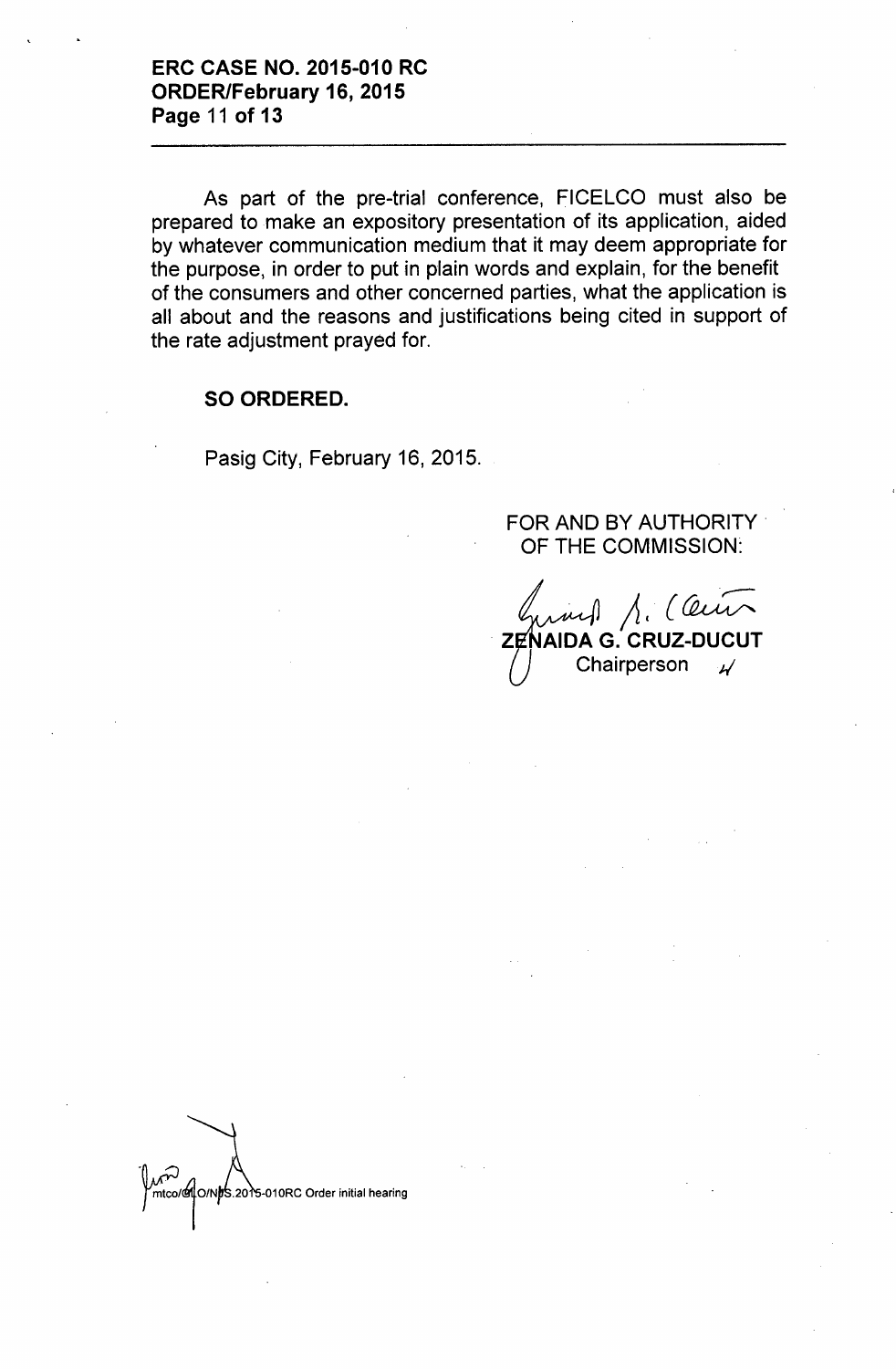### Copy Furnished:

- 1. VERGARA ROBLES & ANCHETA LAW OFFICES Counsel for FICELCO Pethouse Park Avenue Mansions Park Avenue, Pasay City Email add: eepvergara@yahoo.com Tel no. 336592
- 2. First Catanduanes Electric Cooperative, Inc. (FICELCO) Brgy. Marinawa, Bato, Catanduanes
- 3. Office of the Solicitor General 134 Amorsolo Street, Legaspi Village Makati City, Metro Manila
- 4. Commission on Audit Commonwealth Avenue Quezon City, Metro Manila
- 5. Senate Committee on Energy GSIS Bldg. Roxas Blvd., Pasay City Metro Manila
- 6. House Committee on Energy Batasan Hills, Quezon City, Metro Manila
- 7. Office of the Municipal Mayor Bagamanoc, Catanduanes
- 8. Office of the Municipal Mayor Bato, Catanduanes
- 9. Office of the Municipal Mayor Caramoran, Catanduanes
- 10. Office of the Municipal Mayor Gigmoto, Catanduanes
- 11. Office of the Municipal Mayor Panganiban, Catanduanes
- 12. Office of the Municipal Mayor Pandan, Catanduanes